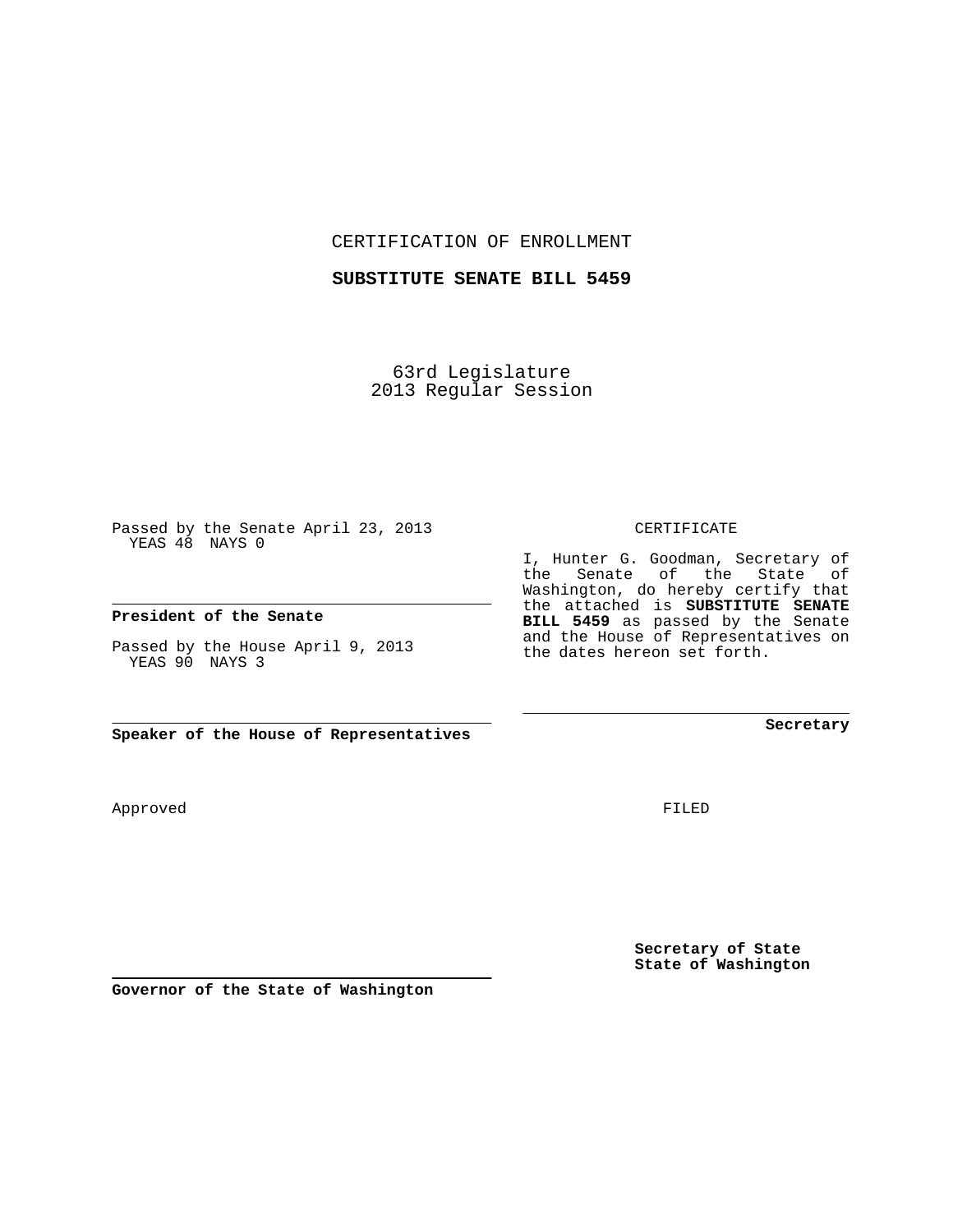## **SUBSTITUTE SENATE BILL 5459** \_\_\_\_\_\_\_\_\_\_\_\_\_\_\_\_\_\_\_\_\_\_\_\_\_\_\_\_\_\_\_\_\_\_\_\_\_\_\_\_\_\_\_\_\_

\_\_\_\_\_\_\_\_\_\_\_\_\_\_\_\_\_\_\_\_\_\_\_\_\_\_\_\_\_\_\_\_\_\_\_\_\_\_\_\_\_\_\_\_\_

AS AMENDED BY THE HOUSE

Passed Legislature - 2013 Regular Session

## **State of Washington 63rd Legislature 2013 Regular Session**

**By** Senate Health Care (originally sponsored by Senators Becker, Keiser, Parlette, Dammeier, and Kline)

READ FIRST TIME 02/20/13.

 1 AN ACT Relating to requiring ninety-day supply limits on certain 2 drugs dispensed by a pharmacist; and adding a new section to chapter 3 18.64 RCW.

4 BE IT ENACTED BY THE LEGISLATURE OF THE STATE OF WASHINGTON:

 5 NEW SECTION. **Sec. 1.** A new section is added to chapter 18.64 RCW 6 to read as follows:

 7 (1) A pharmacist may dispense not more than a ninety-day supply of 8 a drug other than a controlled substance pursuant to a valid 9 prescription that specifies an initial quantity of less than a 10 ninety-day supply followed by periodic refills of that amount if all of 11 the following requirements are satisfied:

12 (a) The patient has completed an initial thirty-day supply of the 13 drug. However, if the prescription continues the same medication as 14 previously dispensed in a ninety-day supply, the initial thirty-day 15 supply under this subsection (1) is not required;

16 (b) The total quantity of dosage units dispensed does not exceed 17 the total quantity of dosage units authorized by the prescriber on the 18 prescription including refills;